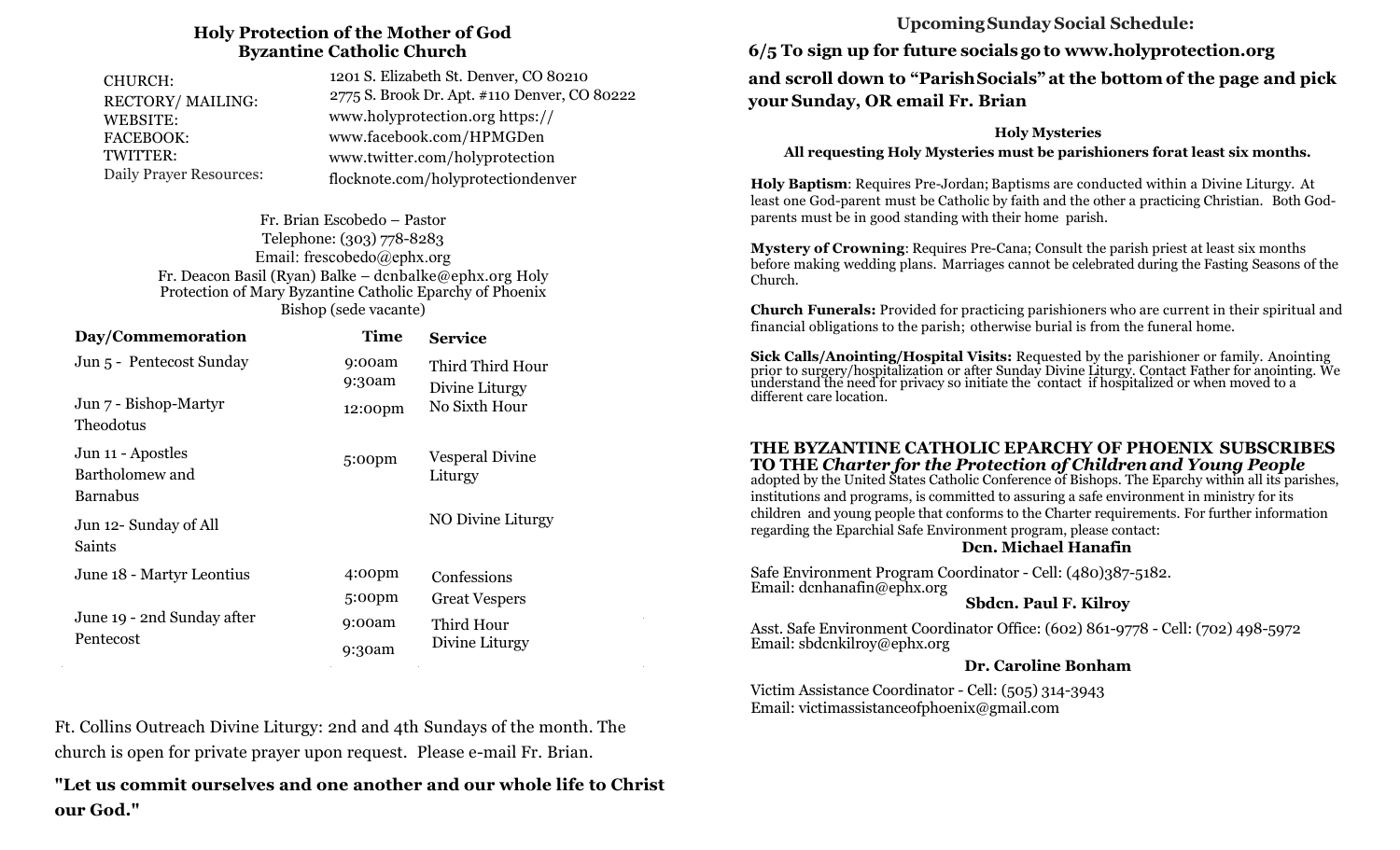# **Parish Prayer List**

Pray for our ill and homebound parishioners:

#### *O Christ God, Divine Physician of soul and body, send your blessings upon your servants:*

#### Jade Baca, Jill Baca,

Christine Borodich, Michele Boyd, Fred Fraikor, Steve Fuller, Tom Graham, Bob Haas, Clyde Harkins, George Kmeck Jr, Helen Kmeck, Mike Mancinelli, Gina Navarra, Rhys Nunnally, Thomas Plahovinsak, Lou Schornack, Tom Tancredo, Jill Velasco, Sandy Woods.

#### *Email*

*frescobedo@ephx.org if there is anyone who should be added or removed from this list or if there are any shut-ins to whom the Holy Mysteries should be administered.*

*Contacting Fr. Brian by phone: The parish phone is in the church and not in the rectory parish office. Fr. Brian's cell number is on the answering message. For an emergency, please call his cell phone. For fastest response, please email which is continuously monitored.* 

## **A Blessed Pentecost to All!**

**Divine Liturgies** We honor the Lord's day and holy days in person. If you need **dispensation** contact Fr. Brianto discuss.

#### **Vocations Reflection**

"Is God calling you to a life of holy orders or monasticism? Contact the Vocations Office at 206-329-9219 or e-mail: vocations@ephx.org.

## **Troija Schedule**

6/5 Eve Satkowski 6/11 Michaela Hoskins 6/19 Sonja Satkowski 6/26 Sophia Cary 7/3 Eve Satkowski 7/10 Michaela Hoskins

#### **Change to Divine Liturgy for June 12.**

Fr. Diodoro Mendoza is substituting for Fr. Brian. It is the last Sunday for Fr. Chyrsostom Frank of the Russian Catholic community. They have changed their DL to the morning so Fr. Diodoro can not celebrate a 9:30am DL on Sunday. Therefore, the DL will be a Vesperal Vigil DL on Saturday the 11th at 5pm.

#### **Summer Bible Study**

We are having a summer Bible Study in the Church Hall on Thursdays at 7pm. Tentatively starting June 9th.

#### **Reminder: Check the website calendar for the latest updated schedules.**

#### **Contacting Fr. Brian**

The best way is by phone or email. He doesn't monitor texts as frequently.

# Announcements *Receptionof HolyCommunion*

The Eparchy directs we use wooden spoons but the manner of reception is the same. **Open your mouth wide, tilt back your head and wait for Father to remove the spoon.**  Don't scrape the spoon with your teeth. **Remind your children too.** 

### **Sunday Collection**

The collection basket is in front of the tetrapod. We also bring a collection basket after the Homily. Please support your parish. We have a monthly deficit and need your loving support.

## **Bishop's Appeal**

You should all be receiving the Bishop's Appeal package in the mail. The recommended contribution is \$300. If you don't receive one, Fr. Brian has extra forms. We have had 17 parish households contribute so far according to the Eparchy Appeal Report.

#### **Fr. Brian's Book Sale** Fr. Brian is selling his collection of religious books in the Hall. There is a basket to collect for sales. Sale ends June 19th.

## **Curio Cabinet for Sale!**

Walnut with glass shelving. Excellent condition and only \$150. See Fr. Brian for photos.

**Fr. Brian** is gone June 6-15 at the Eparchy Clergy Conference and then still out of town.

**NOTE:** There is no DL in Ft Collins on June 12th.

**Fr. Joel** anticipates arriving in Denver **June 25th.**

**NOTE:** There is no separate bulletin for June 12th. The Liturgical schedule through June 19th is in this bulletin.

#### **Parish Celebrations:**

Did we miss you? Please email your name, birthdays and anniversaries to: frescobedo@ephx.org.

**Collection:May 29** Parish: **Souls: 45 Tithes:\$ 199.00 (Plus \$ 50.00 mailed in tithes)**

**Outreach:** 

**Souls: --**

**Tithes: \$ --**

**Tithing:God bless all sending in their tithes when not at Divine Liturgy.** 

**O Lord, Bless the Worship and Stewardship of your faithful servants.**